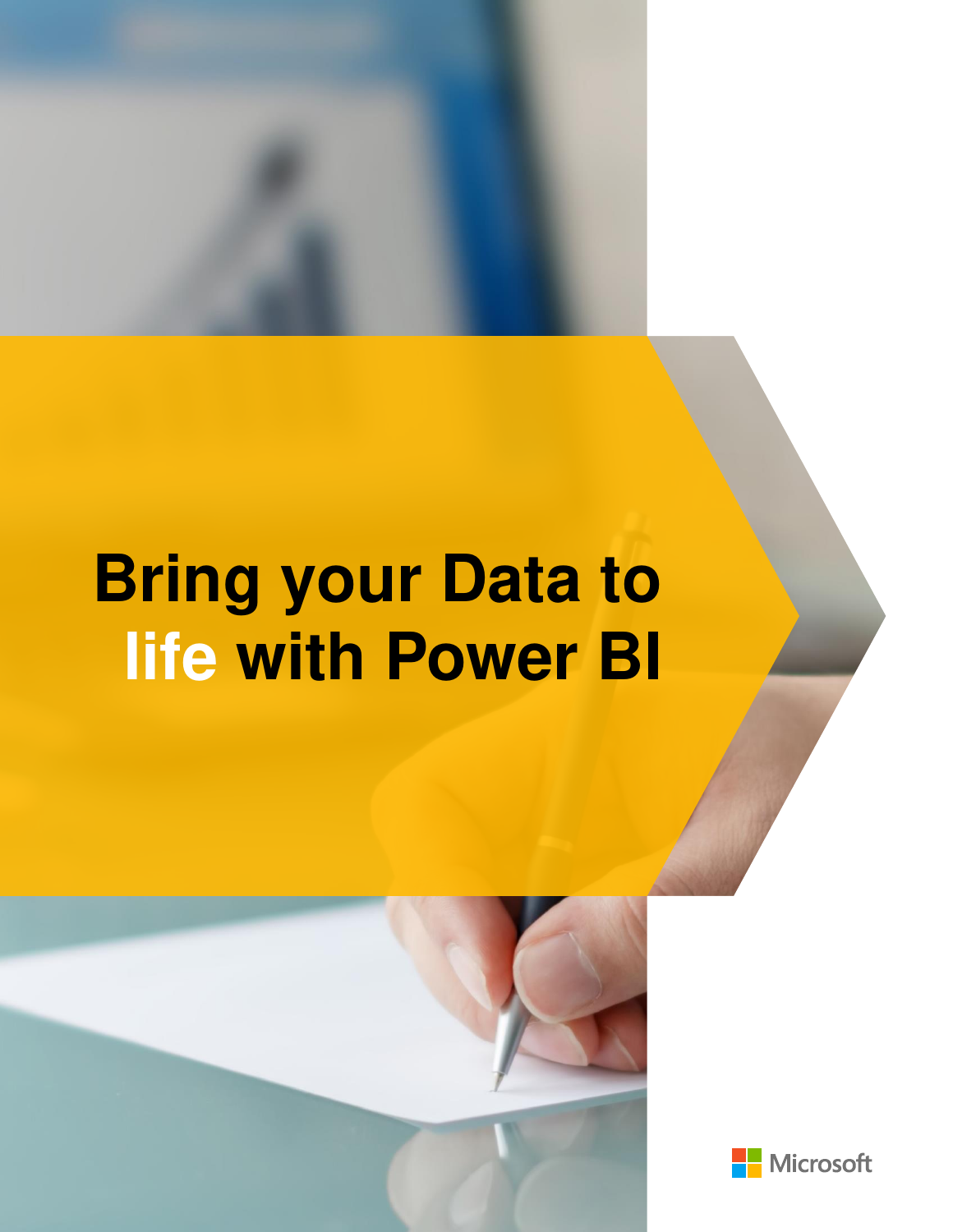# **Turn your data into business insights easily**

Power BI offers a simple, intuitive experience for interacting with data. From creating and sharing dashboards to exploring and enhancing reports, Power BI makes it easy to engage with data from a wide variety of sources, fueling faster, more insightful business decisions.

### **With Power BI, you get a rich, consolidated view of key information, no matter where all of the underlying data is stored.**



#### **Build Personalized Dashboards, Fast**

Power BI has complete, "out of the box" content packs you can immediately connect to your Google Analytics data, for example, and see a curated collection of dashboards and reports that continuously refresh. Our team of IT, BI and business analysis professionals have made it faster and more simply than ever before for people can gain insights from their data.

#### **Explore, Report and Collaborate**



*<u>Contilliant</u>* 

Monitor the metrics and trends that matter to you. Harness your on-premises reporting investments and extend it to the cloud. Pin your report items to group Power BI dashboards, enabling teams to monitor the most important metrics and trends at a glance in one place. Drill through to the report details with one click or tap on your phone or tablet.

#### **Prepare, Author, Analyze, Customize**

Power BI Desktop provides the optimal authoring experience for business analysis and creating visually interactive reports for data exploration. Create and share your own Power BI custom visualizations or download shared visualization content for Power BI and Power BI Desktop. It's a new level of flexibility for how you visualize your data.

- **Get started quickly. Leverage pre-built content for popular SaaS solutions or for your organization**
- **Create interactive and real-time dashboards with visualizations**
- **Powerful self-service analysis and natural language query, just ask**
- **Pin your KPI's charts and visualizations to a dashboard for a 360º view of your business**
- **Drill through to underlying reports to explore in more detail**
- **Native apps for iPad, iPhone, Android and Windows devices**
- **Import, transform and securely access data from your data sources and Enterprise services, either on-premises or in the cloud**
- **More powerful analysis with Power BI Desktop, including R for advanced analytics**
- **Highly cost effective, and perfectly integrated with Office 365 and the Microsoft data platform**

## A strategic approach to data insights

Microsoft provides an industry leading BI platform. We are focused on providing a set of capabilities to enable users to more easily access and gain insights faster from data, and deliver a powerful set of self-service BI capabilities at a fraction of the cost of other solutions.

Add Power BI to your Office 365 subscription or move up to our E5 offering for the largest return on investment.